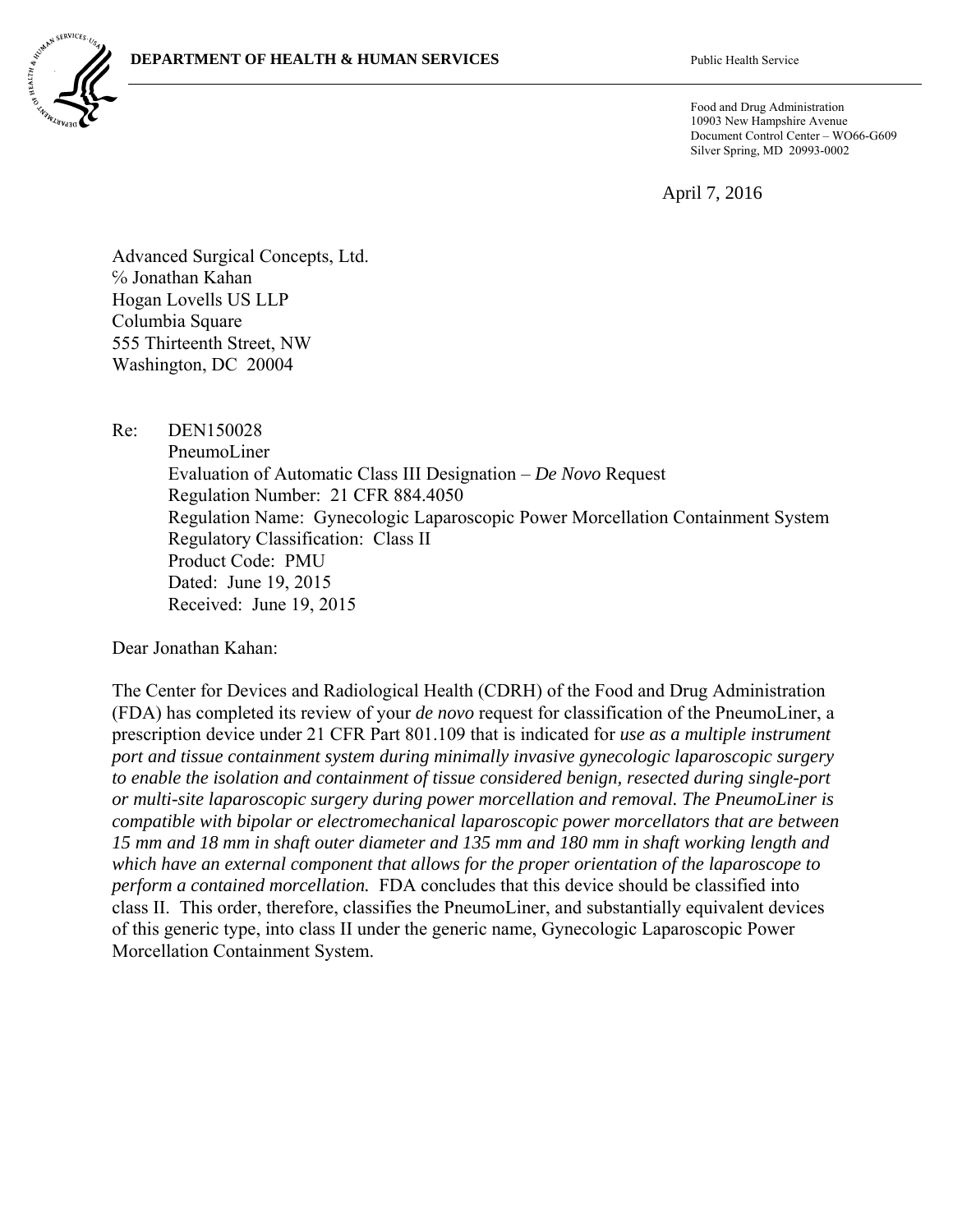FDA identifies this generic type of device as:

**Gynecologic Laparoscopic Power Morcellation Containment System**: A gynecologic laparoscopic power morcellation containment system is a prescription device consisting of an instrument port and tissue containment method that creates a working space allowing for direct visualization during a power morcellation procedure following a laparoscopic procedure for the excision of benign gynecologic tissue that is not suspected to contain malignancy

Section 513(f)(2) of the Food, Drug and Cosmetic Act (the FD&C Act) was amended by section 607 of the Food and Drug Administration Safety and Innovation Act (FDASIA) on July 9, 2012. This new law provides two options for *de novo* classification. First, any person who receives a "not substantially equivalent" (NSE) determination in response to a 510(k) for a device that has not been previously classified under the Act may, within 30 days of receiving notice of the NSE determination, request FDA to make a risk-based classification of the device under section 513(a)(1) of the Act. Alternatively, any person who determines that there is no legally marketed device upon which to base a determination of substantial equivalence may request FDA to make a risk-based classification of the device under section  $513(a)(1)$  of the Act without first submitting a  $510(k)$ . FDA shall, within 120 days of receiving such a request, classify the device. This classification shall be the initial classification of the device. Within 30 days after the issuance of an order classifying the device, FDA must publish a notice in the **Federal Register** classifying the device type.

On June 19, 2015, FDA received your *de novo* requesting classification of the PneumoLiner into class II. The request was submitted under section  $513(f)(2)$  of the FD&C Act. In order to classify the PneumoLiner into class II, it is necessary that the proposed class have sufficient regulatory controls to provide reasonable assurance of the safety and effectiveness of the device for its intended use.

After review of the information submitted in the *de novo* request, FDA has determined that the PneumoLiner indicated for:

*Use as a multiple instrument port and tissue containment system during minimally invasive gynecologic laparoscopic surgery to enable the isolation and containment of tissue considered benign, resected during single-port or multi-site laparoscopic surgery during power morcellation and removal. The PneumoLiner is compatible with bipolar or electromechanical laparoscopic power morcellators that are between 15 mm and 18 mm in shaft outer diameter and 135 mm and 180 mm in shaft working length and which have an external component that allows for the proper orientation of the laparoscope to perform a contained morcellation.* 

can be classified in class II with the establishment of special controls for class II. FDA believes class II (special) controls provide reasonable assurance of the safety and effectiveness of the device type.

The identified risks and mitigation measures associated with the device type are summarized in Table 1.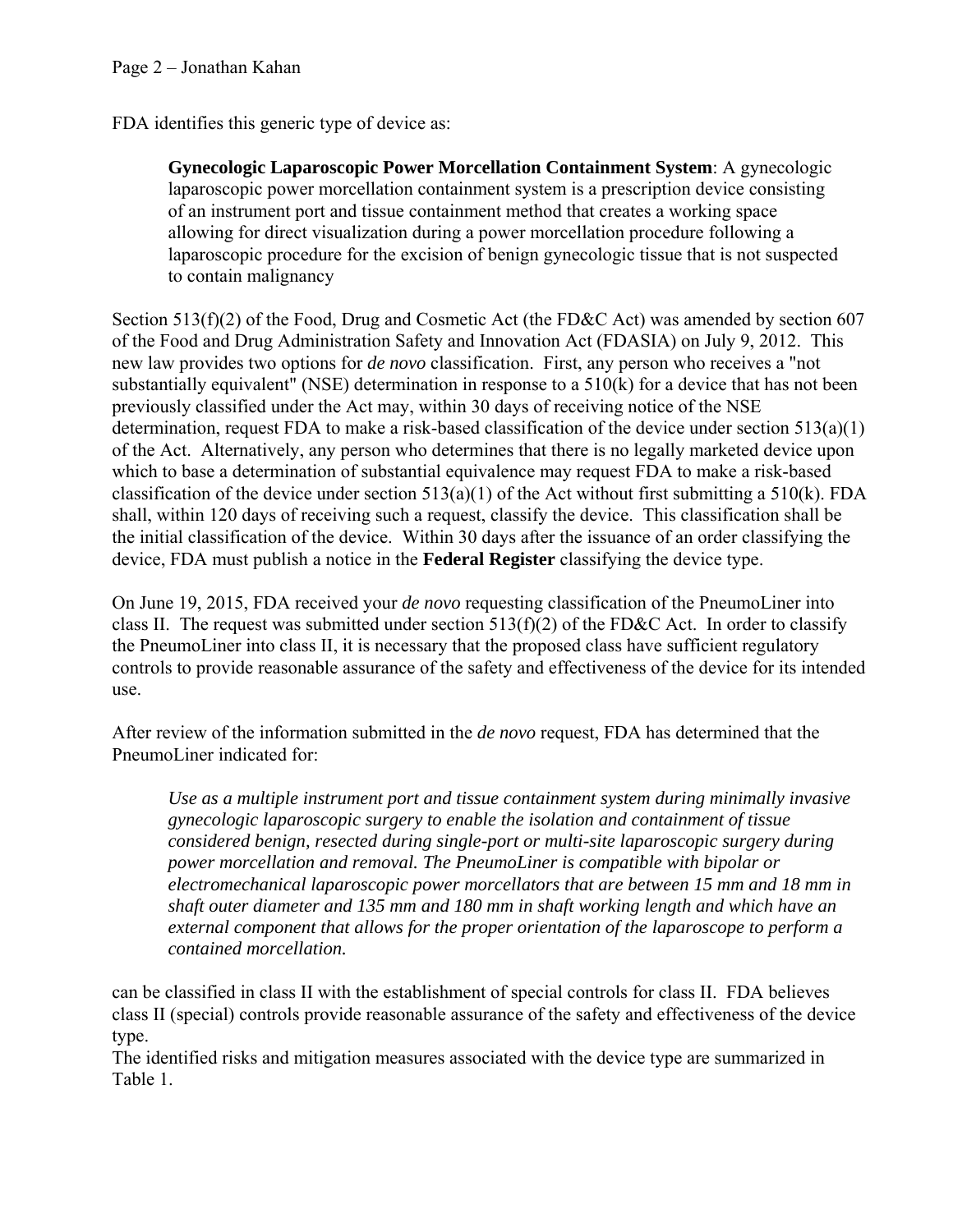| Tuentheu Kisks to Health and Milligation Measures<br><b>Identified Risk</b>         | <b>Mitigation Measure</b>                |
|-------------------------------------------------------------------------------------|------------------------------------------|
| Adverse tissue reaction                                                             | Biocompatibility                         |
| Infection                                                                           | <b>Sterilization Validation</b>          |
|                                                                                     | <b>Shelf Life Validation</b><br>Labeling |
| Intraperitoneal tissue dissemination (benign or                                     |                                          |
| malignant)                                                                          | Non-clinical Performance Testing         |
| Material permeability<br>$\bullet$                                                  | (Bench and Animal)                       |
| Improper function of containment device                                             | <b>Shelf Life Validation</b>             |
| Inadequate material strength                                                        | Labeling                                 |
| Physical trauma to liner caused by contact with<br>morcellator or grasper/tenaculum | Training                                 |
| Damage to liner (intentional or accidental)                                         |                                          |
| from instrument inserted through secondary                                          |                                          |
| port                                                                                |                                          |
| Tearing during removal with loss of contents                                        |                                          |
| into abdominal cavity                                                               |                                          |
| Use error                                                                           |                                          |
| Traumatic injury to non-target tissue/organ (benign or                              |                                          |
| malignant)                                                                          |                                          |
| Active end of morcellator or                                                        | Non-clinical Performance Testing         |
| grasper/tenaculum breaches liner                                                    | (Bench and Animal)                       |
| Loss of insufflation                                                                | Labeling                                 |
| Inadequate space to perform morcellation                                            | Training                                 |
| Inadequate visualization of the laparoscopic                                        |                                          |
| instruments and tissue specimen relative to the                                     |                                          |
| external viscera                                                                    |                                          |
| Use error                                                                           |                                          |
| Hernia through abdominal wall incision                                              | Labeling                                 |
|                                                                                     | Training                                 |
| Prolongation of procedure and exposure to                                           | Labeling                                 |
| anesthesia                                                                          | Training                                 |

**Table 1 – Identified Risks to Health and Mitigation Measures** 

In combination with the general controls of the FD&C Act, the Gynecologic Laparoscopic Power Morcellation Containment System is subject to the following special controls:

- 1. The patient-contacting components of the device must be demonstrated to be biocompatible.
- 2. Device components that are labeled sterile must be validated to a sterility assurance level of  $10^{-6}$ .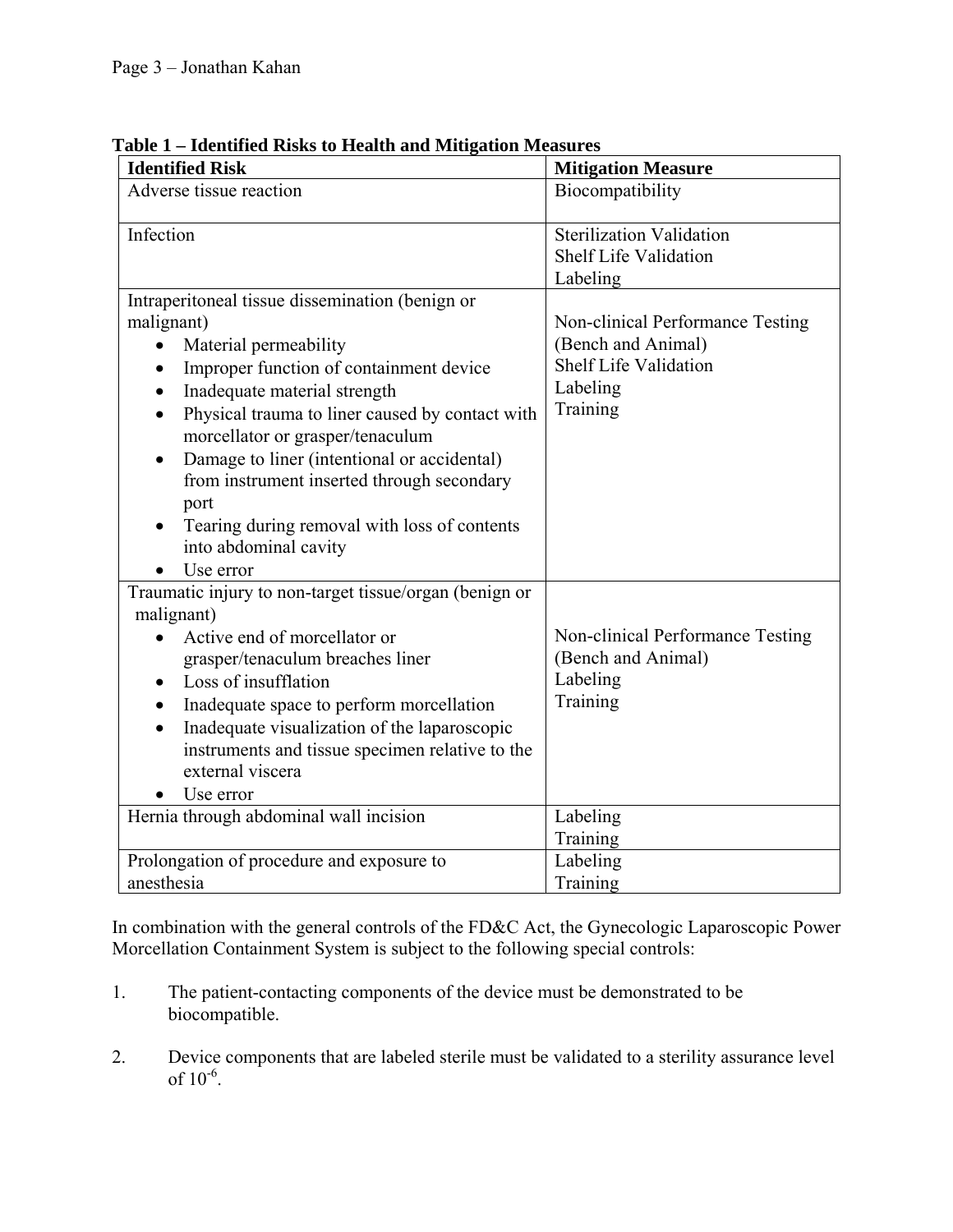- 3. Performance data must support shelf life by demonstrating continued sterility of the device or the sterile components, package integrity, and device functionality over the intended shelf life.
- 4. Non-clinical performance data must demonstrate that the device meets all design specifications and performance requirements. The following performance characteristics must be tested:
	- a. Demonstration of the device impermeability to tissue, cells and fluids.
	- b. Demonstration that the device allows for the insertion/withdrawal of laparoscopic instruments while maintaining pneumoperitoneum.
	- c. Demonstration that the containment system provides adequate space to perform morcellation and adequate visualization of the laparoscopic instruments and tissue specimen relative to the external viscera
	- d. Demonstration that intended laparoscopic instruments and morcellators do not compromise the integrity of the containment system.
	- e. Demonstration that intended users can adequately deploy the device, morcellate a specimen without compromising the integrity of the device and remove the device without spillage of contents.
- 5. Training must be developed and validated to ensure users can follow the instructions for use.
- 6. Labeling must include:
	- Contraindication for use in gynecologic surgery in which the tissue to be morcellated is known or suspected to contain malignancy.
	- Unless clinical performance data demonstrates that it can be removed or modified, a contraindication for removal of uterine tissue containing suspected fibroids in patients who are: peri- or post-menopausal; or candidates for en bloc tissue removal, for example, through the vagina or via a mini-laparotomy incision.
	- The following boxed warning: "Warning: Information regarding the potential risks of a procedure with this device should be shared with patients. Uterine tissue may contain unsuspected cancer. The use of laparoscopic power morcellators during fibroid surgery may spread cancer. The use of this containment system has not been clinically demonstrated to reduce this risk."
	- Statement limiting use of device to physicians who have completed the training program.
	- An expiration date or shelf life.

In addition, this is a prescription device and must comply with 21 CFR 801.109. Section 510(m) of the FD&C Act provides that FDA may exempt a class II device from the premarket notification